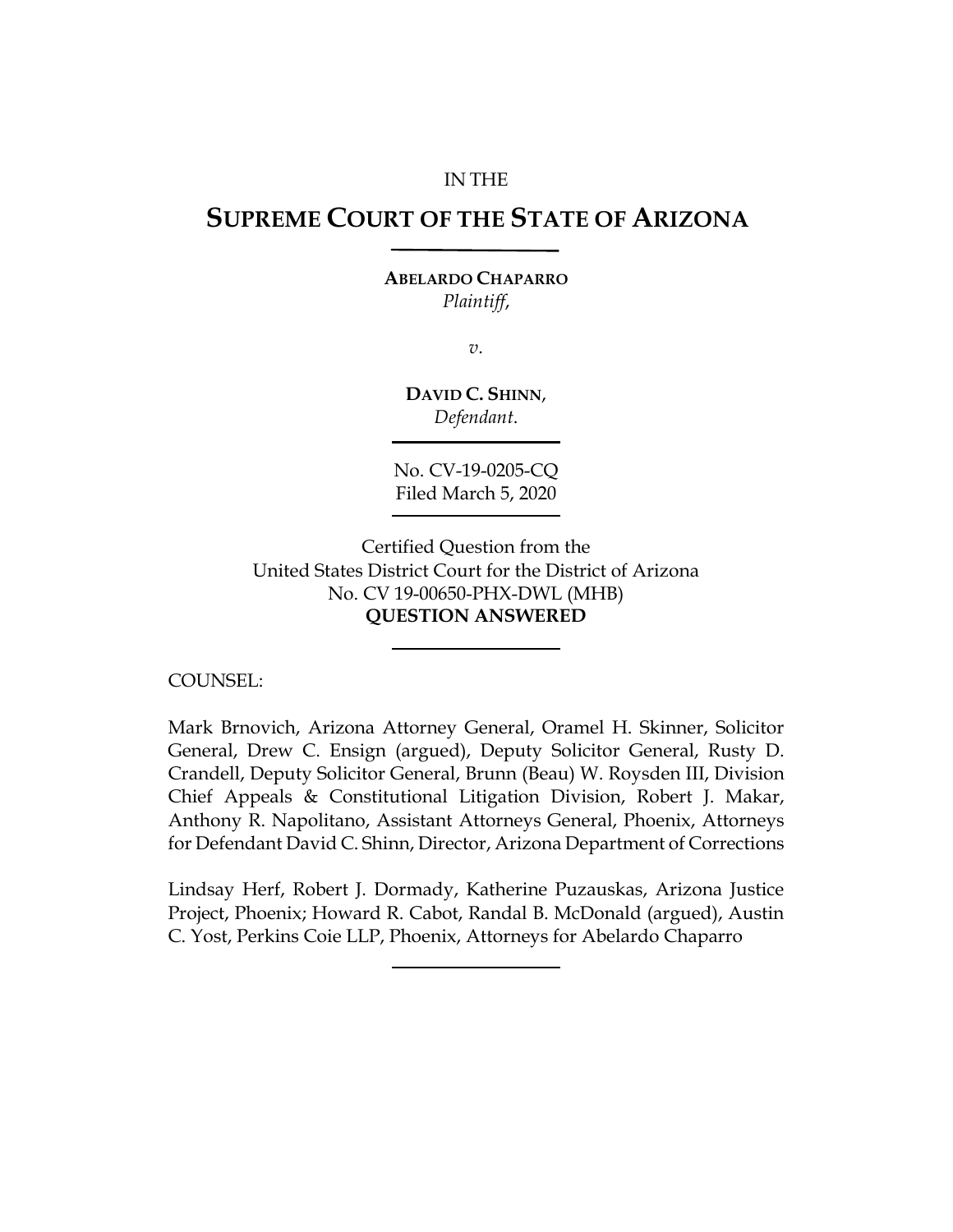JUSTICE BEENE authored the Opinion of the Court, in which CHIEF JUSTICE BRUTINEL, VICE CHIEF JUSTICE TIMMER, and JUSTICES BOLICK, GOULD, LOPEZ, and PELANDER (RETIRED)[\\*](#page-1-0) joined.

## JUSTICE BEENE, Opinion of the Court:

 $\overline{\phantom{a}}$ 

**¶1** The United States District Court for the District of Arizona certified the following question to this Court: Whether, in light of A.R.S. § 41-1604.09, a person convicted of first degree murder following a jury trial for actions that took place on or after January 1, 1994, is parole eligible after 25 years when the sentencing order states that he is sentenced to "life without possibility of parole for 25 years."

**¶2** We hold that a sentence imposing "life without possibility of parole for 25 years" means the convicted defendant is eligible for parole after serving 25 years' imprisonment despite § 41-1604.09's prohibition of parole for persons convicted of offenses occurring on or after January 1, 1994. Additionally, we hold that a court lacks jurisdiction to correct an illegally lenient sentence absent timely correction or appeal. *State v. Dawson*, 164 Ariz. 278, 286 (1990).

### **BACKGROUND**

**¶3** In 1993, the Arizona Legislature amended § 41-1604.09 to eliminate parole for all offenses committed on or after January 1, 1994. On July 25, 1996, a jury found Abelardo Chaparro guilty of first degree murder committed on May 21, 1995. At the sentencing hearing and in the ensuing minute entry, the trial court sentenced Chaparro to prison for "the rest of [his] natural life without the possibility of parole for 25 years, followed by a consecutive term of community supervision equal to one day for every seven days of sentence imposed." On December 6, 1996, however, the trial

<span id="page-1-0"></span>Justice William G. Montgomery has recused himself from this case. Pursuant to article 6, section 3 of the Arizona Constitution, the Honorable John Pelander, Justice of the Arizona Supreme Court (Retired), was designated to sit in this matter.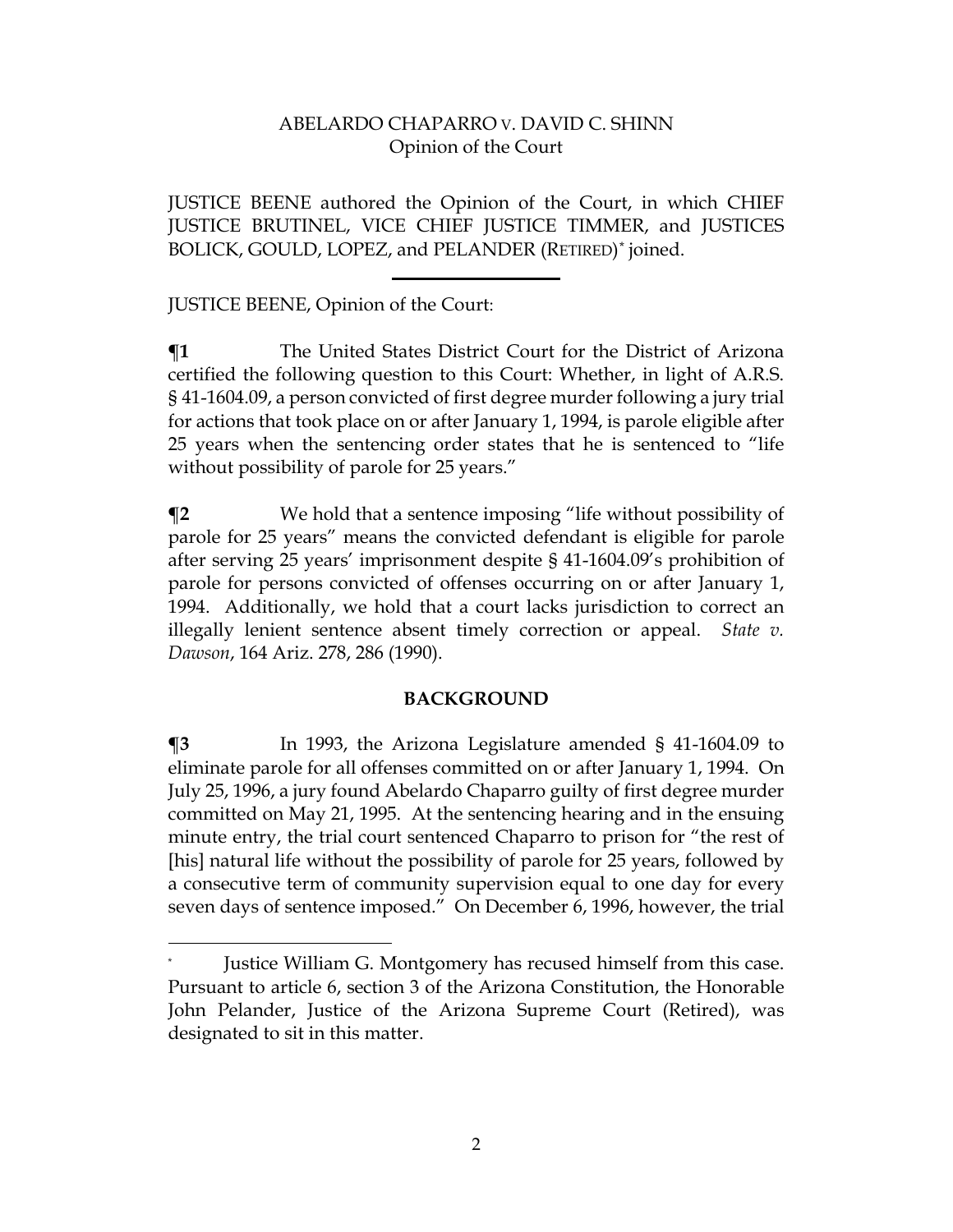court issued a *nunc pro tunc* order ("December Order") clarifying that Chaparro's sentence was "Life without possibility of parole for 25 years." The December Order did not amend the term of community supervision. The State did not appeal.

**¶4** In April 2017, the Arizona Department of Corrections ("ADOC") informed Chaparro he would not be parole eligible and that his only avenue for release would be to apply for commutation of his prison sentence after serving 25 years. Subsequently, Chaparro repeatedly requested parole eligibility with ADOC officials, who denied those requests. In February 2018, Chaparro received a letter from ADOC informing him that he "would not be parole certified."

**¶5** Chaparro has served 24 years of his sentence. Accordingly, if Chaparro is parole eligible, ADOC would have been required under § 41- 1604.09(D) to initiate parole proceedings in January 2020. Asserting his entitlement to parole eligibility after serving 25 years, Chaparro sued ADOC in federal district court under 42 U.S.C. § 1983. The State filed a Motion for Certification or Dismissal in the district court to determine if Chaparro's sentence entitles him to parole eligibility. The district court granted the State's certification request and issued a Certification Order.

**¶6** We have jurisdiction pursuant to article 6, section 5(6) of the Arizona Constitution and A.R.S. § 12-1861.

# **DISCUSSION**

**¶7** The trial court sentenced Chaparro to "[l]ife without possibility of parole for 25 years." The State contends this sentence does not make Chaparro eligible for parole. It argues the sentence is ambiguous because it is unclear as to what happens after Chaparro serves 25 years of the sentence and whether "parole" could mean another form of release. Finally, the State asserts that even if the sentence does provide for parole, a court cannot enforce the illegally lenient sentence. Chaparro argues his illegally lenient parole eligible sentence is unambiguous and final under Arizona law.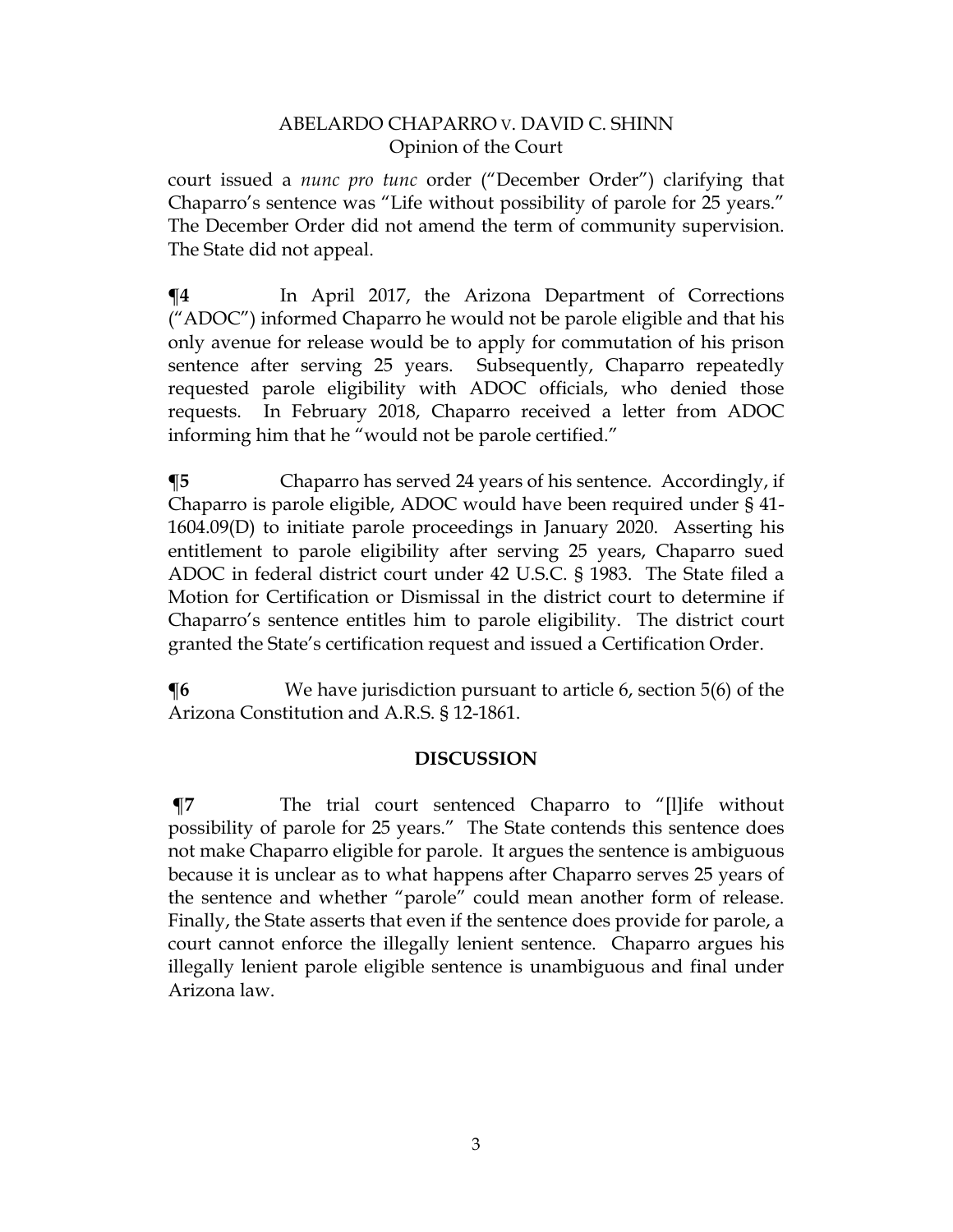#### **A.**

**¶8** We first address whether Chaparro's sentence provides the possibility of parole. We conclude that although the trial court's use of "parole" and "community supervision" is ambiguous, the December Order and the sentencing transcript demonstrate that the trial court intended for Chaparro to be eligible for parole after 25 years' imprisonment. *See State v. Ovante*, 231 Ariz. 180, 188 ¶¶ 38–39 (2013) (stating courts interpret a criminal sentence with the goal of giving effect to the sentencing court's intent).

**¶9** Generally, language is deemed ambiguous "when it is open to multiple reasonable interpretations." *Glazer v. State*, 244 Ariz. 612, 614 ¶ 12 (2018). If the language is subject to more than one reasonable interpretation, we will resolve the ambiguity by examining other factors, including the surrounding circumstances. *See Ryan v. Napier*, 245 Ariz. 54, 64 ¶ 41 (2018).

**The Term** Chaparro's sentence is ambiguous because it refers both to "parole," which was abrogated before the conduct that resulted in his conviction, and to "community supervision," which applied to all qualifying offenses committed on or after January 1, 1994. *See* § 41-1604.09; *compare* A.R.S. § 41-1604.07 (1993), *with* § 41-1604.07 (1994). Because the trial court's sentencing language is ambiguous, we look to the surrounding circumstances. *See Ryan*, 245 Ariz. at 64 ¶ 41.

**¶11** The trial court's December Order illustrates that it intended Chaparro to have the possibility of parole after 25 years. Chaparro's original sentence stated "natural life," which would contradict the "possibility of parole." *See* A.R.S. § 13-703(A) (1993) ("An order sentencing the defendant to natural life is not subject to commutation or parole, work furlough or work release."). But the December Order removed "natural," clarifying that Chaparro's sentence was "[l]ife without possibility of parole for 25 years."If the reference to "parole" was also incorrect or unintended, the trial court could have similarly corrected that aspect of Chaparro's sentence. Because it did not, the only reasonable inference is that the trial court intended "[l]ife without possibility of parole for 25 years" to indicate that after 25 years Chaparro would be eligible for parole. *See State v. Cruz-*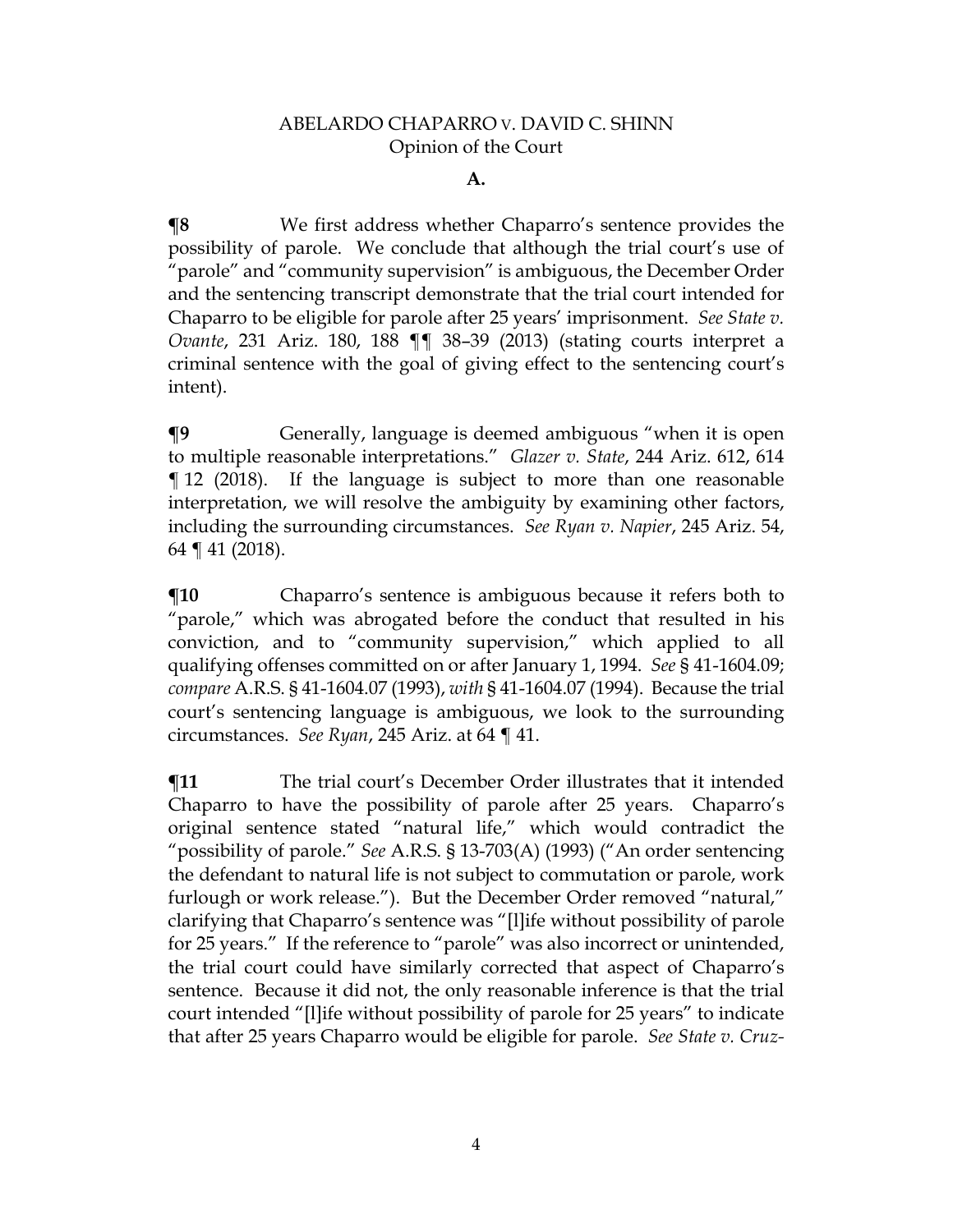*Mata*, 138 Ariz. 370, 374, 376 (1983) (finding before 1994 that a "life sentence without possibility of parole for 25 years" meant that the "minimum term of imprisonment is 25 years [minus credit for pre-sentence custody] before he is eligible for parole").

**The Similarly, the transcript of the sentencing hearing clarifies** that the trial court believed parole was an available sentencing option regardless of the reference to community supervision. During the sentencing hearing the trial court explained the sentencing options:

Do you understand one of them is death, one of them is life imprisonment for the rest of your natural life, and the other one is life imprisonment without possibility of parole for 25 years? . . . Those are the only three things I can do.

The trial court did not mention release or commutation as an option. Therefore, although community supervision does not apply to a parole eligible inmate, the sentencing hearing and December Order manifest the trial court's intent for Chaparro to be parole eligible.

**¶13** We are also unpersuaded by the State's argument that "parole" is shorthand for "release" in the form of commutation. At the time of sentencing, Arizona laws differentiated the terms "parole" and "commutation." *See* § 13-703(A) (1993) ("An order sentencing the defendant to natural life is not subject to commutation or parole . . . ."). Section 13-703(A) also specified other types of release. *Id.* (listing work furlough and work release). Nothing indicates the trial court intended its repeated references to "parole" to mean "commutation" or any alternate type of "release."

**¶14** Dictionary definitions, Arizona law, and federal law all distinguish parole and other forms of release like commutation. "Absent statutory definitions, courts apply common meanings and may look to dictionaries." *State v. Pena*, 235 Ariz. 277, 279 ¶ 6 (2014) (internal citations omitted). "Parole" has a distinct meaning from "commutation" in the dictionary. *Compare Parole*, Black's Law Dictionary (11th ed. 2019) ("[C]onditional release of a prisoner from imprisonment before the full sentence has been served."), *with Commutation*, Black's Law Dictionary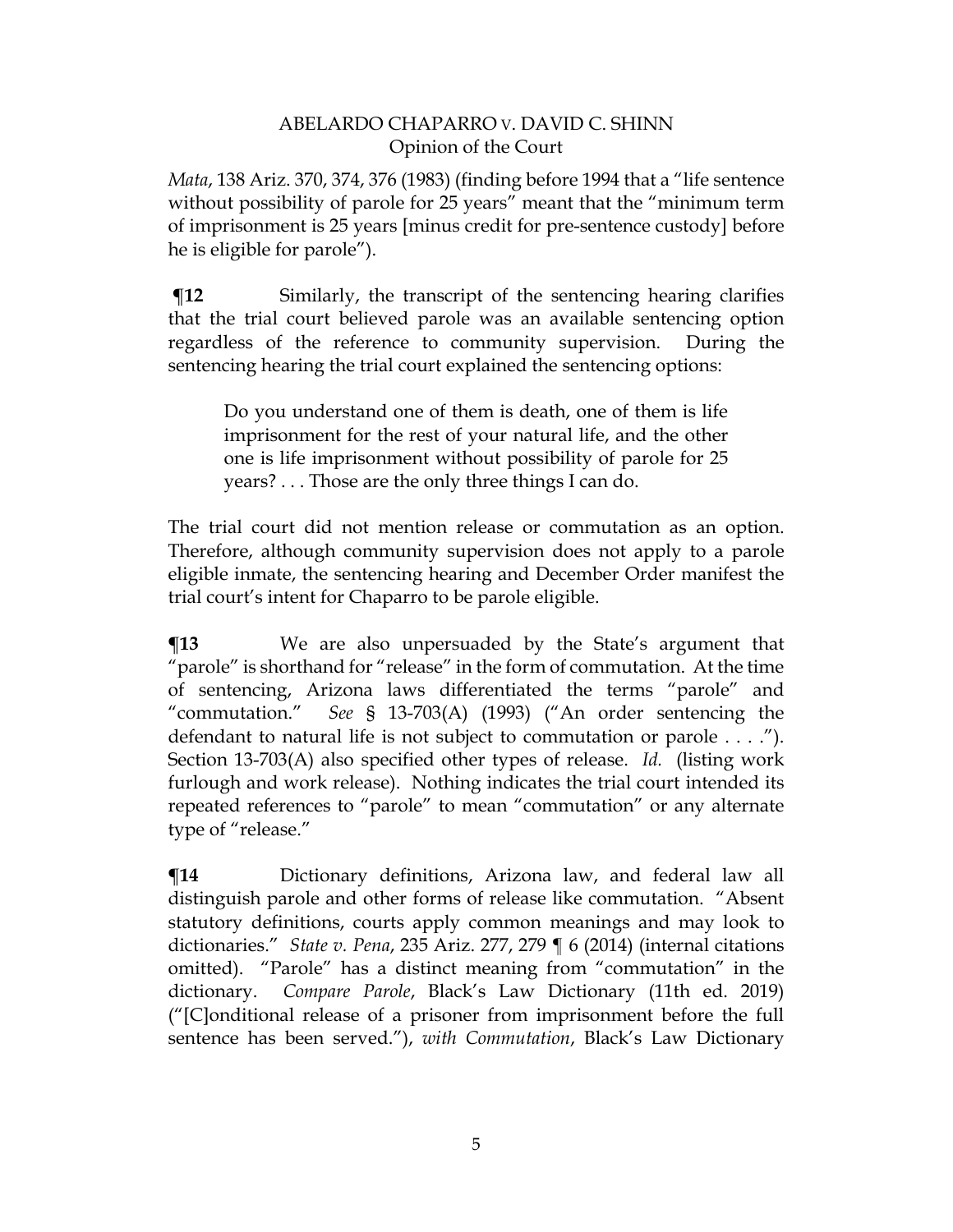(11th ed. 2019) ("[E]xecutive's substitution in a particular case of a less severe punishment for a more severe one that has already been judicially imposed on the defendant.").

**¶15** Similarly, Arizona statutory law distinguishes parole and forms of executive clemency like commutation. Pursuant to A.R.S. § 31- 412(A), an inmate certified as parole eligible must only show "a substantial probability that the applicant will remain at liberty without violating the law and that the release is in the best interests of the state." But an inmate applying for commutation must show "by clear and convincing evidence that the sentence imposed is clearly excessive . . . and that there is a substantial probability that when released the offender will conform the offender's conduct to the requirements of the law." A.R.S.  $\S 31-402(C)(2)$ . The Board of Executive Clemency may grant parole by a majority or unanimous vote, whereas it may only recommend commutation to the Governor for approval. §§ 31-402(A), -412(C). Individuals not granted parole are automatically re-certified within six months to a year, but an inmate denied commutation typically must wait five to ten years before reapplying. A.R.S. §§ 31-403, 41-1604.09(G). These statutory differences clarify that parole is not a form of executive clemency.

**¶16** Finally, the United States Supreme Court has rejected the idea that parole is the same as executive clemency. *See Lynch v. Arizona*, 136 S. Ct. 1818, 1819 (2016) (stating the possibility of clemency does not diminish a capital defendant's right to inform a jury of his parole ineligibility); *Solem v. Helm*, 463 U.S. 277, 300–01 (1983) ("As a matter of law, parole and commutation are different concepts . . . . Parole is a regular part of the rehabilitative process. . . . Commutation, on the other hand, is an *ad hoc* exercise of executive clemency.").

 $\P$ **17** In sum, although the trial court's use of "parole" and "community supervision" was ambiguous, the sentencing hearing and December Order clarify the trial court's intent to provide the opportunity for parole. And because the meaning of "parole" is not ambiguous or synonymous with other forms of release, Chaparro is eligible for parole after serving 25 years.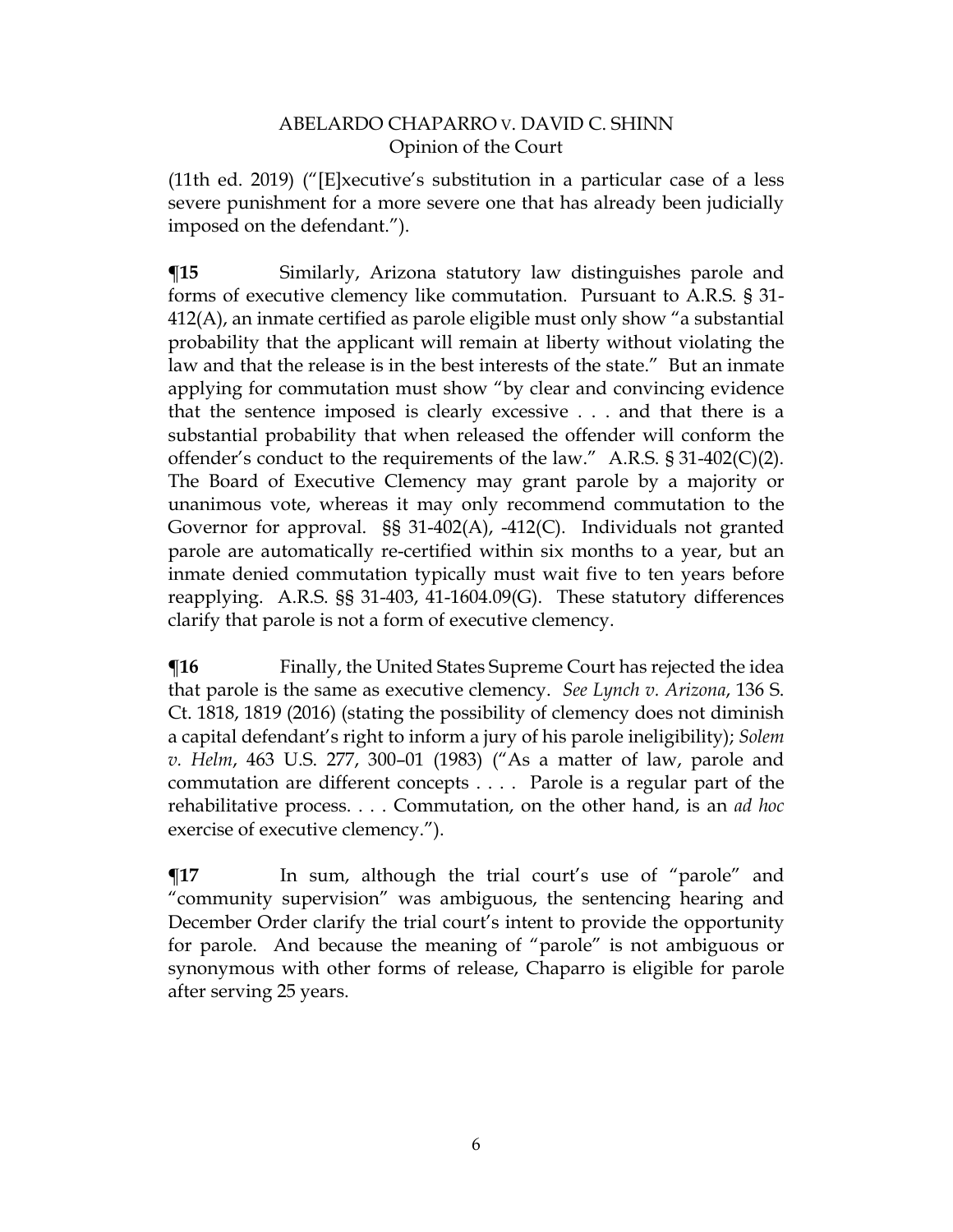#### **B.**

**¶18** The parties agree that Chaparro's sentence, as interpreted above to include parole eligibility after he has served 25 years, is illegally lenient because it violates § 41-1604.09, as amended in 1993. However, the State argues that a court cannot enforce an illegally lenient sentence. We find the sentence is final and enforceable.

**The Illegally lenient sentences are final under Arizona law absent** timely appeal or post-judgment motion. *See Dawson*, 164 Ariz. at 283–84; Ariz. R. Crim. P. 24.3 (providing that the trial court may correct an unlawful sentence upon a timely motion). Here, the State did not appeal Chaparro's sentence pursuant to A.R.S. § 13-4032, which allows the state to appeal "[a] sentence on the grounds that it is illegal." And "[t]he only statutory power we are afforded to *increase* an illegal sentence to conform to the judgment of conviction is predicated '[u]pon an appeal by the *state*.'" *Dawson*, 164 Ariz. at 284 (quoting A.R.S. § 13-4038). Absent an appeal by the state, this Court does not have jurisdiction to correct sentencing errors alleged by the state. *Id.* at 286.

**¶20** The State attempts to distinguish the illegally lenient sentence in *Dawson*, which allowed for parole eligibility sooner than statutorily permitted, from Chaparro's illegally lenient sentence. It claims the trial court violated separation of powers by creating parole eligibility for Chaparro—a purely legislative function—and that the "court is utterly without power to make a defendant parole eligible where statutory law prohibits it." *See State v. Miranda*, 200 Ariz. 67, 69 ¶ 5 (2001) ("Defining crimes and fixing punishments are functions of the legislature."). But the State recognizes in its brief that "[m]ere misapplication of the governing law" does not raise separation of powers concerns. That is precisely what occurred both here and in *Dawson*.

**The Term** Rather than perform a legislative function, the trial court misapplied the law when it conferred parole eligibility. Therefore, the trial court did not violate separation of powers by including, albeit incorrectly, parole eligibility in its sentencing order, nor does this Court do so by upholding that sentence, which the State failed to appeal. Rather, as in *Dawson*, absent a timely appeal, the illegally lenient sentence must stand.